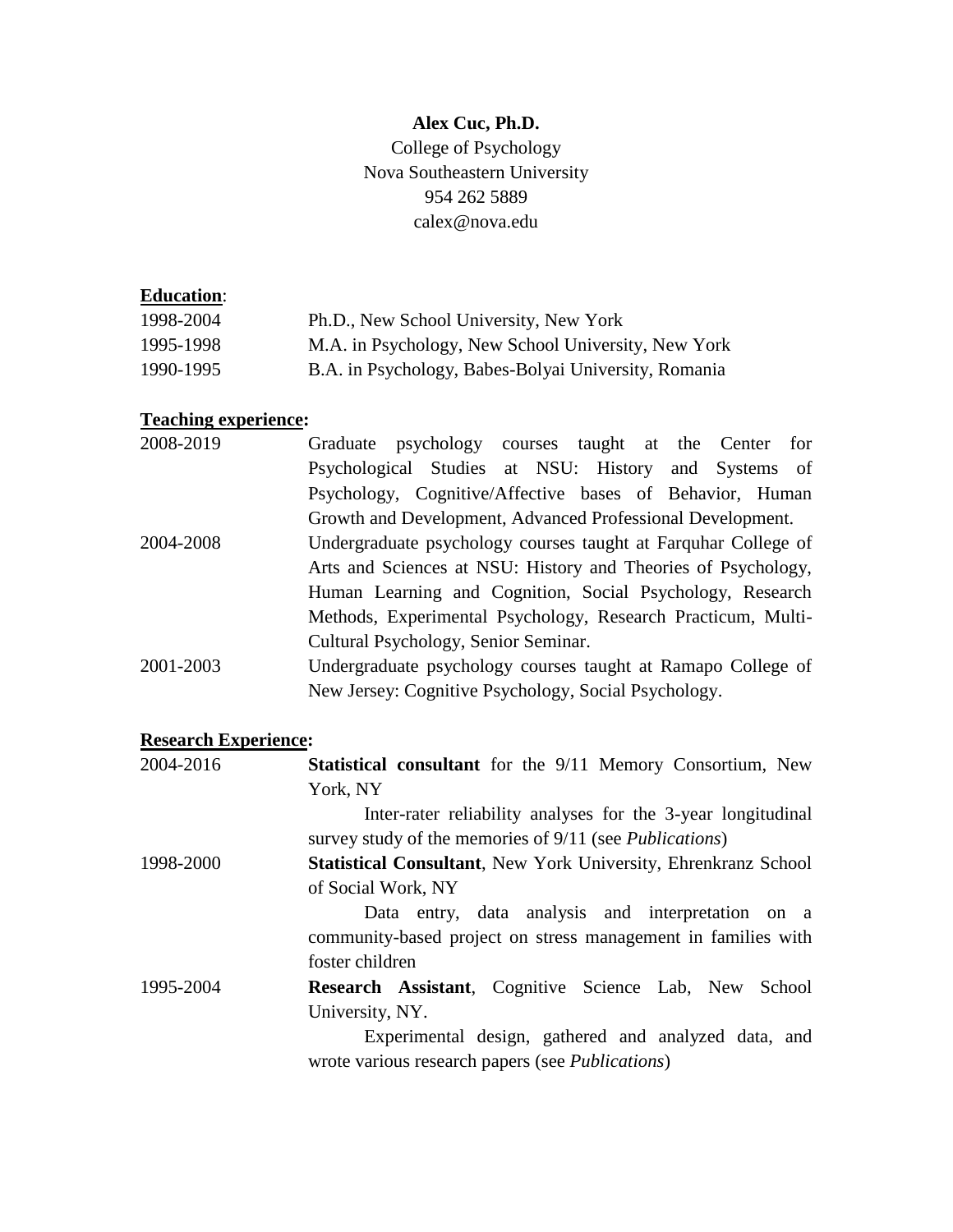| 1994-1995 | Research Assistant, McDonnell Program for Psychology in       |
|-----------|---------------------------------------------------------------|
|           | Romania                                                       |
|           | Survey study on Romanians' recall of their Communist past     |
|           | (see <i>Publications</i> )                                    |
| 1993-1994 | <b>Research Assistant, Doctors without Frontiers, Belgium</b> |
|           | Survey work on Transylvanian Roma communities, questionnaire  |
|           | design on in-group and out-group relationships                |

### **Publications:**

Cuc, A. & Quintar, B (2018). *A Brief History of Ideas and Practices in Clinical Psychology* (preliminary edition). University Readers.

Hirst, W., Phelps, E, Meksin, Valdya, C.L., Johnson, M., Mitchell, K., Buckner, R., Budson, A., Gabrielli, J., Lustig, C., Lyle, K., Ochsner, K.N., Schacter, D., Simons, J., Cuc, A., Olsson, A. (2015). A ten-year follow-up of a study of memory for the attack of September 11, 2001: Flashbulb memories and memories for flashbulb events. *Journal of Experimental Psychology: General,* 144, 3, 604-623.

Cuc, A., Sobell, L. C., Ruiz, J., Voluse, A., & Sobell, M.B. (2014). Autobiographical narratives can be used with confidence to collect information about exsmokers' reasons for quitting smoking. *Substance Use and Misuse*, 49, 1326-1331.

Hirst, W., Cuc, A., & Wohl, D. (2012). Of Sins and Virtues: Memory and Collective Identity. In Dorthe Bernsten (Ed.) *Theoretical Perspectives on Autobiographical Memory*. Cambridge University Press, UK.

Hirst, W., Phelps, E, Buckner, R.L., Budson, A.E., Cuc, A., Gabrielli, J., Johnson, M., Lustig, C., Lyle, K., Mitchell, K., Ochsner, K.N., Schacter, D., Simons, J., Valdya, C.L. (2009). Long-term retention of the terrorist attack of September 11: Flashbulb memories, event memories, and the factors that influence their retention. *Journal of Experimental Psychology: General*, 138, 161-176.

Cuc, A., Koppel, J., & Hirst, W. (2007). Silence is not golden: A case for socially-shared retrieval-induced forgetting. *Psychological Science*, 18, 727-733.

Cuc, A., Ozuru, Y., Manier, D., & Hirst, W. (2006). On the Formation of Collective Memories: The Role of a Dominant Narrator. *Memory and Cognition*, 34, 752-762.

Cuc, A. (2003). Collective amnesia of the Jewish Holocaust in Romania and Current narratives of national identity. *The New School Psychology Bulletin*, 1, 35-42.

Hirst, W., Manier, D. & Cuc, A. (2003). "The construction of collective memory." In B. Kokinov and W. Hirst, (Eds). *Constructive Memory*, New Bulgarian University, Sofia.

Cuc, A. & Hirst, W. (2002). "Implicit theories and context in personal recollection: Romanians' recall of their economic and political past." *Applied Cognitive Psychology*, 15, 45-60.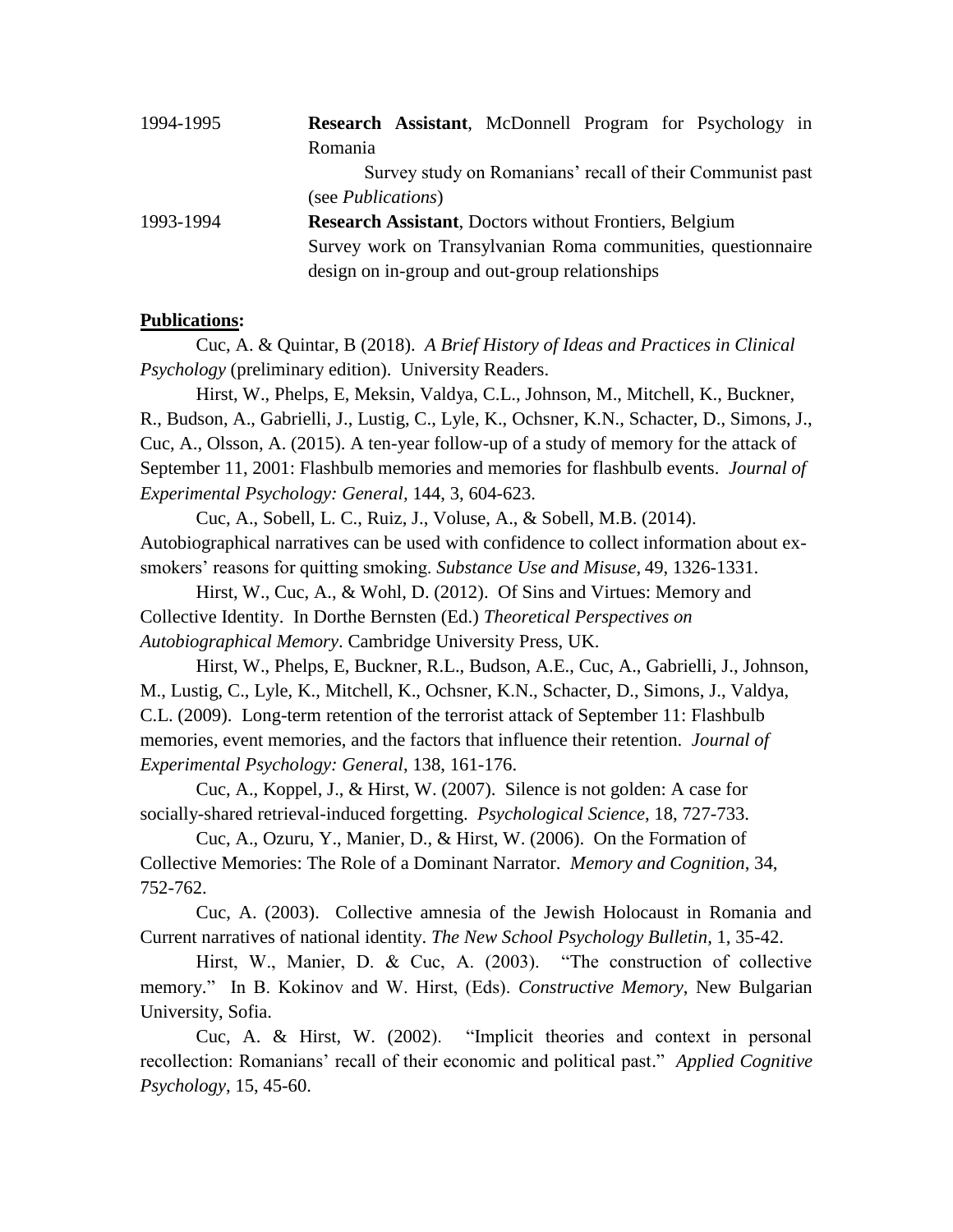#### **Addresses to Professional Societies:**

"Arab Women's Changing Attitudes About Marriage and Divorce" presented with Oraib Toukhly, M.S. and John Lewis, Ph.D. at the XXXVIth International Congress on Law and Mental Health, Rome, Italy, July 2019.

"Cultural and educational adjustments of Syrian children refugees in Jordan" presented with Oraib Toukhly and M.S., Melody Schmaltz, B.A. at the XXXVIth International Congress on Law and Mental Health, Rome, Italy, July 2019.

"Traditional and Modern Bedouin Identity Narratives: A Case study" (With Oraib Toukhly & Luke Hendren), poster accepted at the 11<sup>st</sup> International Congress of Clinical Psychology, Granada, October 2018.

"Immigration and well-being over time: Middle Eastern immigrants living in the United States" (With Oraib Toukhly), poster presented at the  $31<sup>st</sup>$  International Congress of Psychology, Japan, July 2016.

"Neuropsychologists preferences for DSM-5 versus ICD-10, NINDS, or other diagnostic criteria" (with David Rogers, Brittney Evans, Chad Roberts and Wiley Mittenberg), poster presented at the 34<sup>th</sup> Annual Conference of the National Academy of Neuropsychology, Fajardo, Puerto Rico, November 2014.

"The effect of child-rearing practices on the emergence of autobiographical memory" (with Hillary Cagle), poster presented at the 22<sup>nd</sup>APS convention Boston, May 2010

"Hurricane-related anxiety and school performance" (with Jackie Hammelman), poster presented at the 117<sup>th</sup> APA convention Toronto, August 2009

 "Jealousy experiences in the young and the elderly" (with George Butler and Vanessa Fernandez), poster presented at the 21<sup>st</sup> APS convention San Francisco, May 2009

"Emotional Constants in Long-Term Relationships," poster presented at the 11<sup>th</sup> AABSS conference, Las Vegas, February 2008

'How to tell the truth about the past," talk delivered as part of the Faculty series at Farquhar College, April 2008

"Collective memory of traumatic events," talk delivered at the Darfur Crisis Colloquium, Nova Southeastern University, March 2007